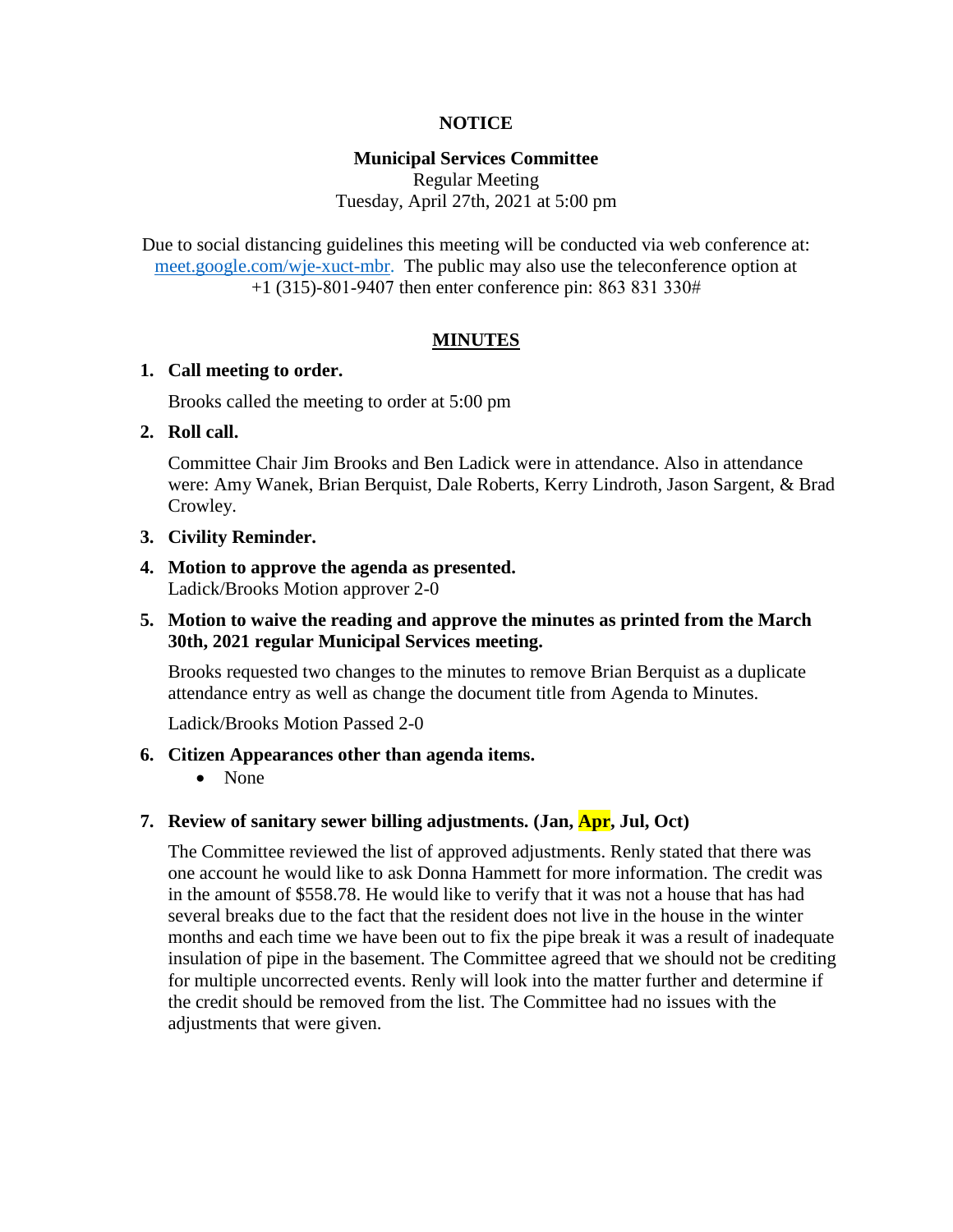# **Discussion and possible motion to approve a request for the extension of sewer credit for 7 N. Windmill Ridge Rd.**

Renly stated that the resident is requesting an extension of his sewer credit by three months due the lawn at his newly constructed home was very sparse and had not come in. Renly said that he had not had a chance to go look at the lot yet. Berquist agreed with Renly that lots located there are a little steeper than normal and has the potential to erode soil from the property. Brooks said that it was in the City's interest to have the lawn established to prevent erosion. In the interest of preventing any erosion into the City's storm sewer system the Committee approved the request. Brooks/Ladick 2-0 Motion Passed. Brooks directed Renly to look into it and select the months of credit with Hammett.

## **8. Director's Report**

## **a. Parks and Recreation Report**

Renly reported that Ray has begun to mow. He also stated that the upper bathroom had a water lateral leak near the curb stop. In an effort to clean the lateral location up they attempted to reconnect the lateral farther up to another nearby section of main. Renly said that that were unable to locate the lateral potentially due to a rubber connection on the lateral preventing the signal and its ability to be located. Renly said they are now looking at placing a new lateral at an approximate cost of \$4,000. He stated that it should not put the parks maintenance budget over. Renly also said that the new park cameras are now operational and begin recording by motion from 10pm to 5am. Brooks asked how the images were being stored. Renly said that the images and video are being stored on a cloud services as well as on an onboard SD card. Renly talked about the pool update that he had provided to the Park Board. He stated that they had filled the pool twice and said that the pool is leaking approximately 12 inches of water every 24 hours. The Park Board has approved Badger Pool to put a camera down the drain of the pool to see if there is a crack or a break in the pipe.

# **b. Emergency Action Plan Addition - Load Shedding (Placeholder)** Nothing new to report at this time.

# **c. Water Rate Case**

Renly stated that he and Julie meet with Johnson & Block to discuss the final details of the case study before submitting. Brooks stated that the rate case would come in two stages each stage would be approximately 9% each. Brooks said that they would be filing with the PSC and Renly mentioned we may not hear anything back for up to 6 months.

# **d. AMI Project (Placeholder)**

# **(1) Current AMI count remaining- Elec: 0 Water: 275**

Renly said that he is working with Hammett to create letters to residents to start meter replacements again.

### **e. Lake Leota Dam Repair Update (Placeholder)**

Renly stated that the new numbers from Jewel  $\&$  Associates that have come in and based on more accurate construction costs and the new information from the sound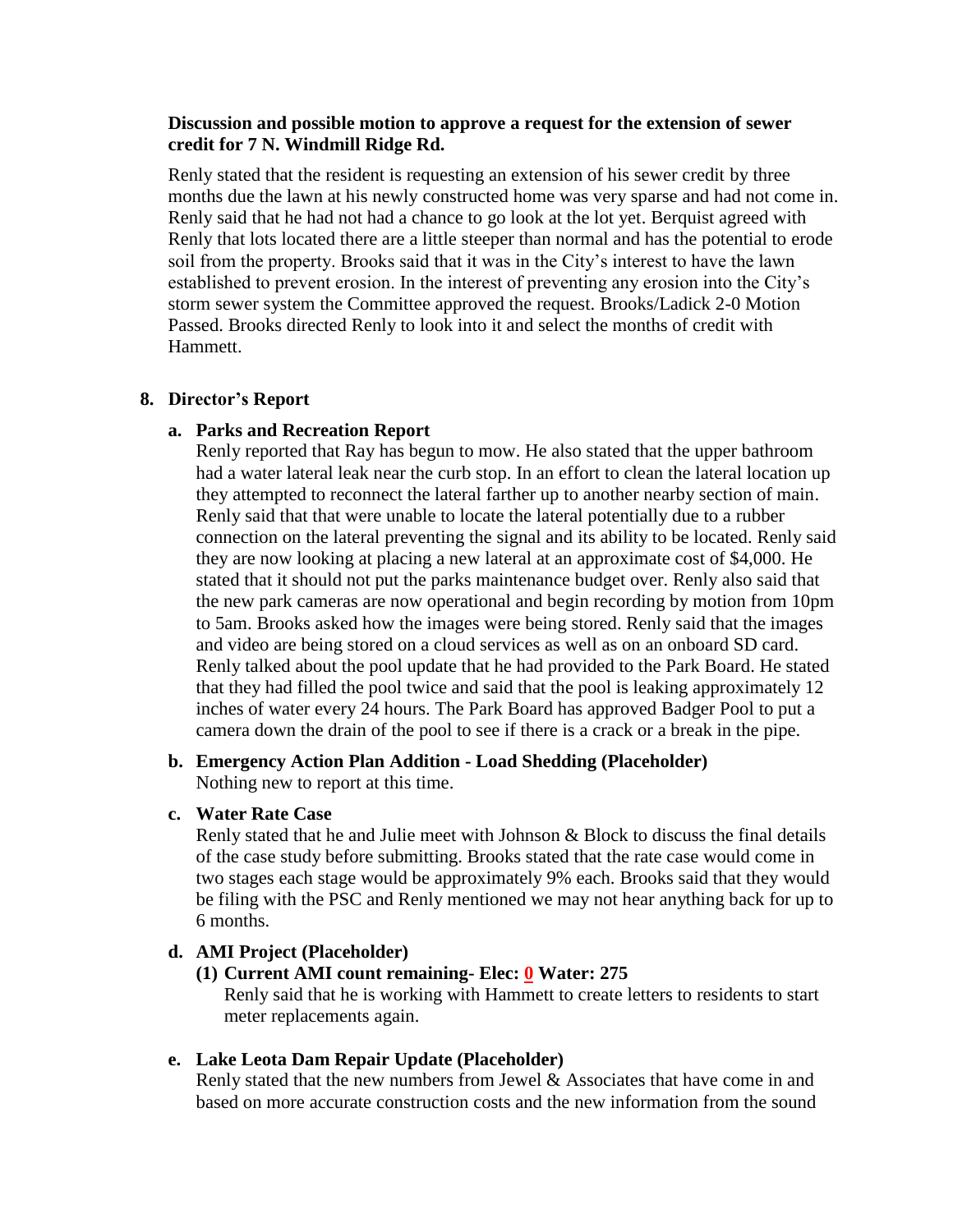testing \$205,300. Brooks asked how much was budgeted and Renly stated that currently the City has \$150,000 budgeted for the project and the DNR grant has approved \$80,000 which leaves enough of a buffer for additional issues found during construction.

## **f. West Side Park Progress (Placeholder)**

Brooks, Morrison, Sargent & Mayor Hurtley met to discuss the proposals that were received. They had narrowed it down to 2 proposals and had sent out an additional 6 questions for them to answer. Berquist is also going to look at the final RFP's and the group will be making a recommendation that will go to Council for approval.

### **g. Municipal Services building expansion progress report.**

 $\bullet$  Bid Opening Results & possible motion to approve or recommend Renly said that Gilbank Construction contacted him and had an issue with 1848 not supplying a basebid. Renly explained the reason behind 1848's bid was that the basebid had a substantial completion date of Dec  $31<sup>st</sup>$  of this year. Alternate 3 listed in the bid tabulation was an extension to that deadline of June of 2022. This was due to the fact the we had received notices from building vendors stating that due to COVID if you did not have your building materials ordered you would most likely not have your materials delivered this year. 1848, instead of submitting a number with liquidated damages to the basebid did not place one but instead entered a full bid number under alternate 3 instead of listing it as a deduction. Renly went on to explain that alternate 1 was a deduction to remove the wash bay equipment and alternate 2 was a deduction for the removal of the overhead crane. In both instances the building would be prepped and wired for the installation of these but the equipment would not be installed. Renly said his opinion was that 1848 did submit a complete bid, Berquist and Steve from Sketchworks in an email agreed that a complete bid was submitted. Renly said that he did run this by Mark Kopp who said there are things to be said for and against either way. Whichever direction the Committee decided to take would be defendable. Sargent asked what would happen if the City decided to take the project back out to bid. Berquist stated that rebidding a project has historically increased pricing or could have the consequence of having contractors not resupplying a new bid. Berquist continued that most cities try to avoid taking a project to be rebid. Brooks said that since 1848 provided a hard dollar amount instead of a deduction number like the others had in alternate 3 as a deduct to the basebid he was comfortable with moving forward with it as a complete bid. Ladick and Berquist both agreed with Brooks. Renly recommended accepting alternate  $2 \& 3$  since the department could live without the crane for the time being but would put the wash bay to use right away. Brooks made a motion to recommend to Common Council to accept 1848's alternate bids 2 & 3 for the construction of the Municipal Services maintenance garage expansion. Ladick made a second, motion passed 2-0

# **h. 5G Installation – Update**

Renly said that the new poles are installed and services have been transferred. He received a call from the US Cellular contractor and they are working on obtaining a Journeyman Lineman to help with the install of the nodes but should be starting that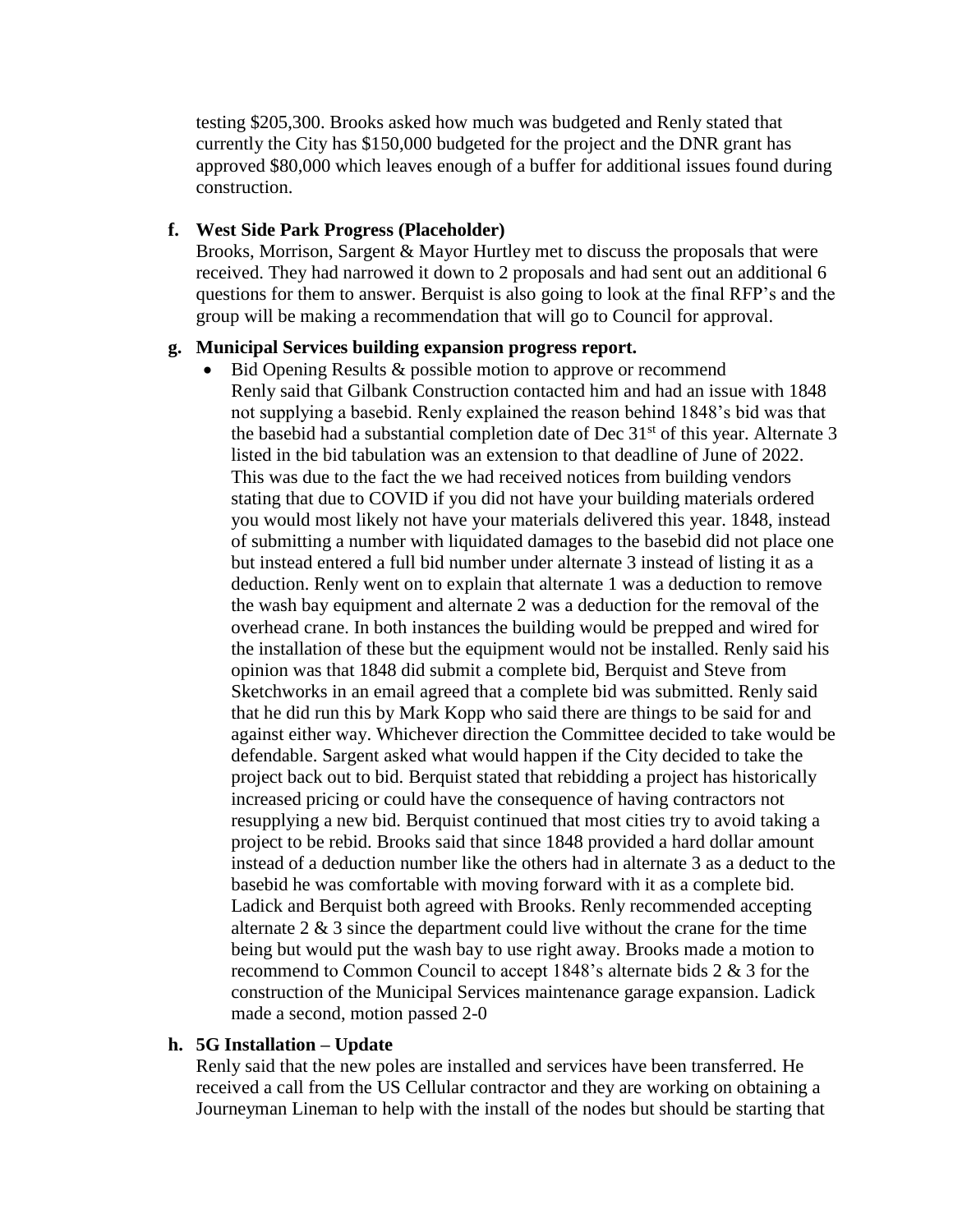within the next few weeks. UPN still has fiber to run through town yet. Renly stated that US Cellular's plan was to have the nodes operational in August.

# **i. Dog Park – Update**

The dog park will be going to a public hearing on May  $4<sup>th</sup>$ . Renly is waiting on hearing about a decision on funding since it was included in the City's borrowing plans. Brooks asked about the dog park usage fee. Renly said that there was some discussion and would be discussing it again at the next park board meeting. He said the current discussion was to see if it was possible to add a line on to the existing dog park license fee for use of the dog park. Brooks asked what the proof would be that they paid the fee to use the dog park. Renly said that it would an additional dog tag.

# **j. Skylift Discussion / Update**

Renly said that he sent Mark Kopp the information that we had from the company. Mark said that there was nothing that we could hold them to since it was a quote and it was almost a year old and there was nothing to hold them to that quote. Brooks asked about the concern the City has with the borrowing plan. Sargent said that he is working with Elhers on putting together a 5-year debt plan and should have something together by the end of the week. Brooks said that when we were originally talking about the pool project, he thought Ian had asked council and they had voted to exceed the City's self-imposed borrowing limit for 2-3 years. Berquist said that he believed the plan that Ian had was that all utilities for road reconstruction projects would be paid for by utility revenue bonds instead of a GO bond.

# **9. City Engineer Report**

# **a. Sub-division / Development Update**

Berquist began by saying that he had met with the group for Settlers Grove and is coming along. He expects some more formal information to come in within the next month or two. Brooks asked what the intention was for the pumps. Berquist stated that it looked as though the plan was going to be to have submersed pumps. Berquist said that Westfield Meadows is expected to be completed this year.  $7<sup>th</sup>$  St and Porter Rd are expected to be constructed yet this year from the existing urban design to just past the bike path.

# **b. Inflow and Infiltration Study (Placeholder)**

Nothing new to report at this time.

# **c. Roadway construction & other project updates. (Placeholder)**

• First & Second St Projects

Bubolz stated that Rock Road will being mobilizing next week at the intersection of Highland  $\&$  2<sup>nd</sup> St and will head to the south. Construction is anticipated to begin May 3rd .

• 6<sup>th</sup> & Badger Round-a-bout

This project will be removed from the agenda as it is not going to be constructed at this time but may be look ed at again at a future date.

• Sidewalks

Sidewalks along  $6<sup>th</sup>$  St will not be constructed due to it being tied to the  $6<sup>th</sup>$  & Badger round a bout. Bubolz stated that the remaining sidewalk projects will begin construction in June/July.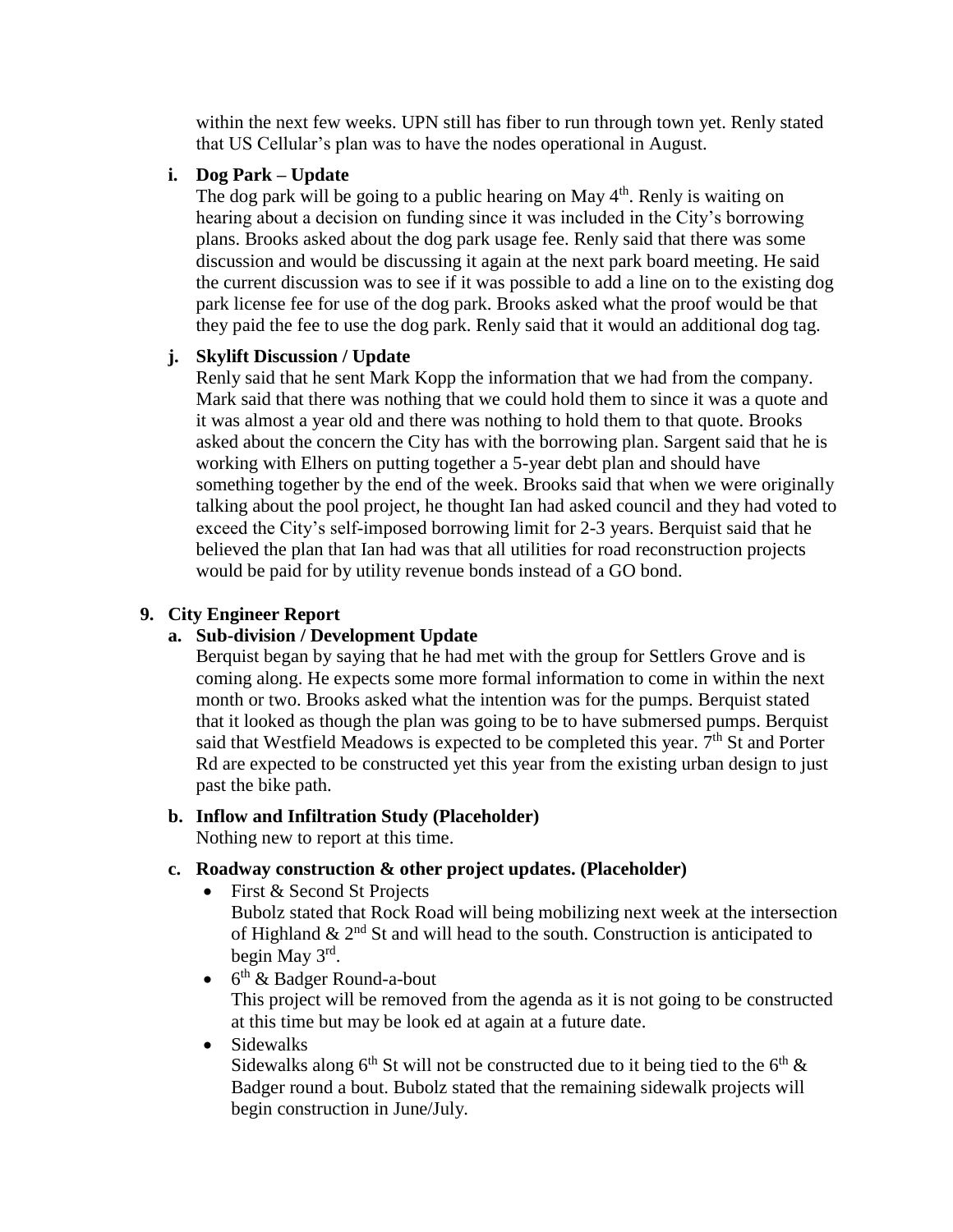## **10. Administrative Staff's Report**

## **a. Non-Collectable Utility Accounts Review (Placeholder)**

Nothing new at this time.

### **11. WPPI**

## **a. Amy Wanek – ESR Report**

Wanek reported that EHS did not receive the grant that they had applied for but she will stay in touch with them for future ideas. Wanek mentioned the EW&L coloring contest that's a part of the Lineworker's Appreciation Day, a copy was placed on the Evansville Facebook page. Wanek also mentioned that the W&L department was awarded the RP3 award and a press release will be submitted to the paper. Brooks and Wanek both attended the Smart Energy Alliance conference.

Brooks said that the Christmas Lights Committee had met last week and are waiting for some samples and proposals to come in from the two selected companies. Depending on discounts it looks as though there will need to be \$14,000 - \$18,000 in funds raised.

### **b. W&L Donations – Update**

Renly said that at the Park Board Leah Hurtley stated that the youth baseball league had a record number of sponsors this year. Renly mentioned that the original reason he had suggested a donation to the baseball league was because it was uncertain how sponsorships would come in due to COVID. Since it seems well funded Renly suggested that they use the funds in other areas that could be of benefit to the community.

### **c. NLMP PSC Accepted (informational)**

Brooks began by saying that the NLMP has been submitted to the PSC. Brooks also asked if the Choose Renewable had also been sent to the PSC. Wanek stated that she believed it had.

### **12. Old Business**

None

### **13. New Business**

### **a. Youth Center Update & Discussion**

Brooks stated that the Youth Center has a plan to reopen for the next school year. Several building maintenance items have been brought up including: cleaning supplies, air handlers, and new flooring to replace the carpet. Brooks asked if AWARE needed their own air handling unit. Sargent said that AWARE has been operating throughout the pandemic. Brooks suggested looking at the availability of the air exchangers that were selected for use. Brooks said that Becky and a few